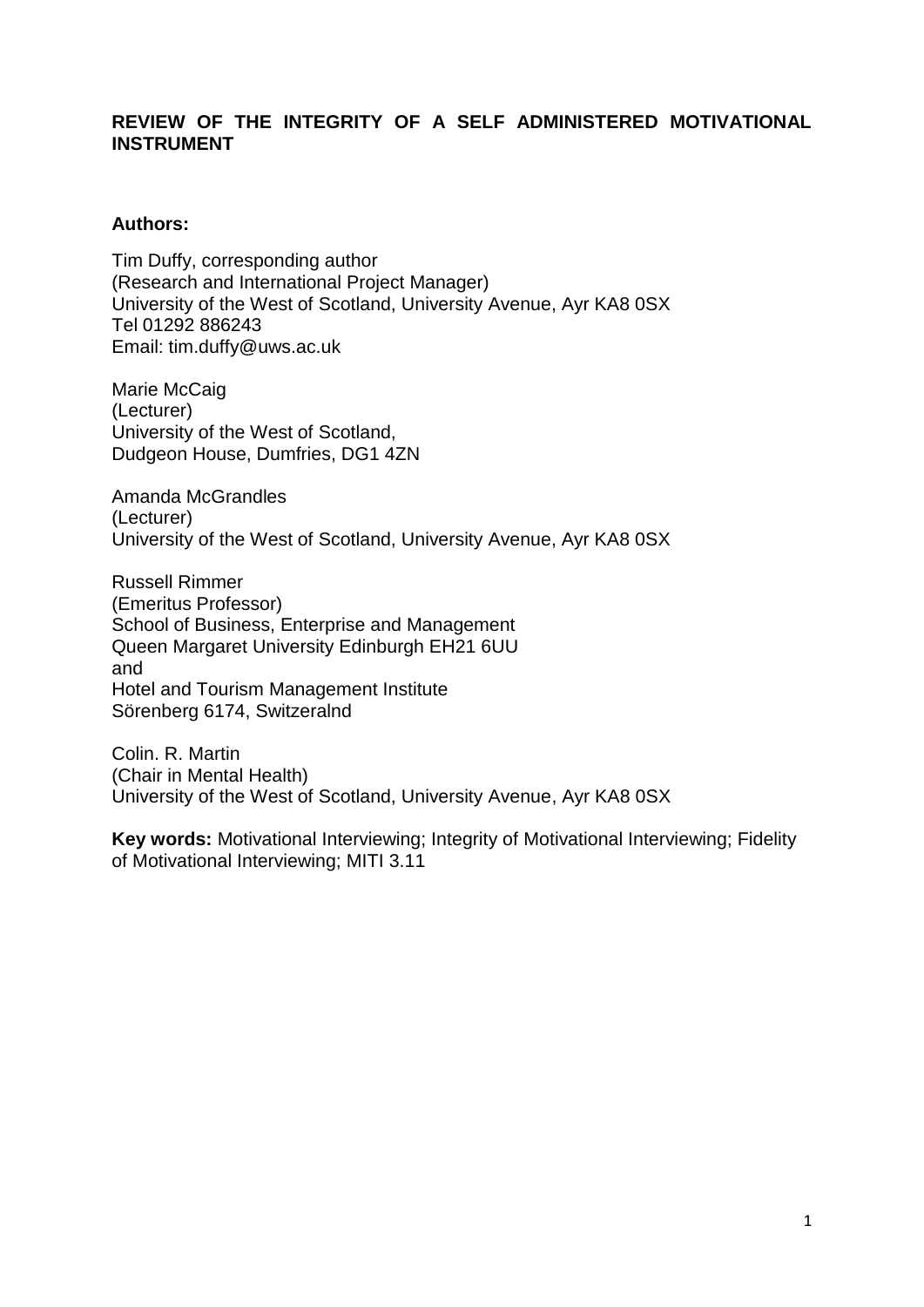## **Review of the integrity of a Self Administered Motivational Instrument.**

## **Abstract**

## **Background**

Motivational Interviewing (MI) was developed by Miller and Rollnick as an evidencebased counselling approach for use in supporting people with alcohol problems. Over the years the principles and spirit of MI have been reviewed and fine-tuned and the approach has been embraced by practitioners worldwide and across fields.

Since 2001 a number of instruments have been designed to evaluate the fidelity of MI practice. For the purposes of this study, one such instrument is used to assess a selfadministered motivational instrument, known as the SAMI, which takes the interviewer role.

## **Objectives**

The SAMI is evaluated against the MITI 3.1.1, which is designed to assess the extent to which MI interventions perform on five global dimensions. These are evocation, collaboration, autonomy/support, direction and empathy.

## **Design**

The SAMI was assembled based on the principles and spirit of MI, problem solving and goal-setting. The targeted behaviour changes were student learning styles and approaches to study.

## **Setting**

The SAMI was distributed, completed and submitted electronically via the university virtual learning environment.

## **Participants**

Thirty three mature students of a university delivered online nursing programme were invited to complete the SAMI. Of these, 25 submitted completed transcripts.

## **Methods**

Transcripts of a sample of six completed SAMIs were assessed by a group of teachers and researchers with experience in the use and evaluation of MI, using five-point Likert scales to assess the SAMI on the five dimensions.

## **Results**

Overall, an average score exceeding 4.5 was attained across the five dimensions. Conventionally, such a score is recognised as competency in MI. However, on one dimension (empathy), the rating was three.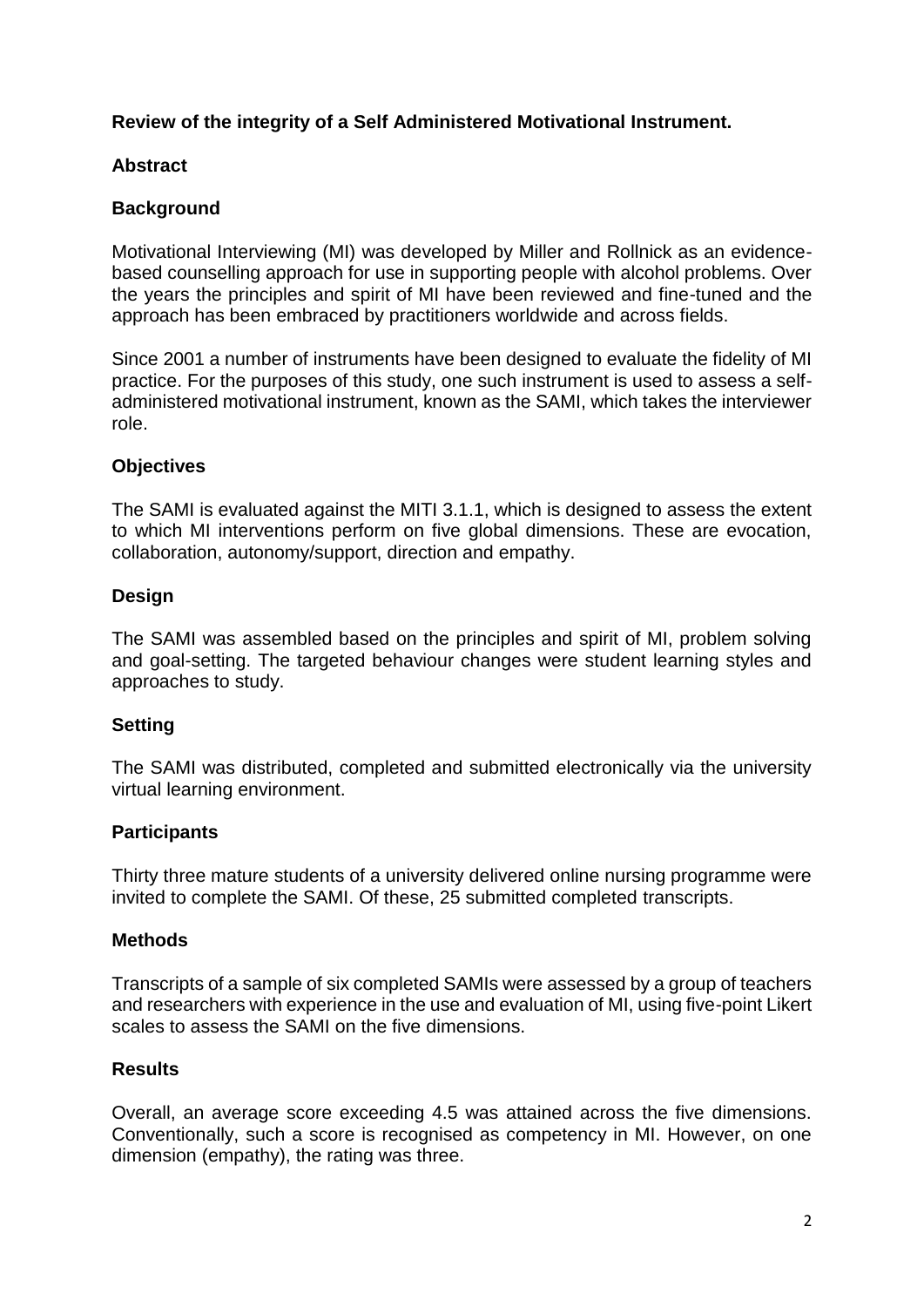# **Conclusions**

This current research confirms that global principles have been observed in the online delivery of MI using the SAMI to probe approaches to study.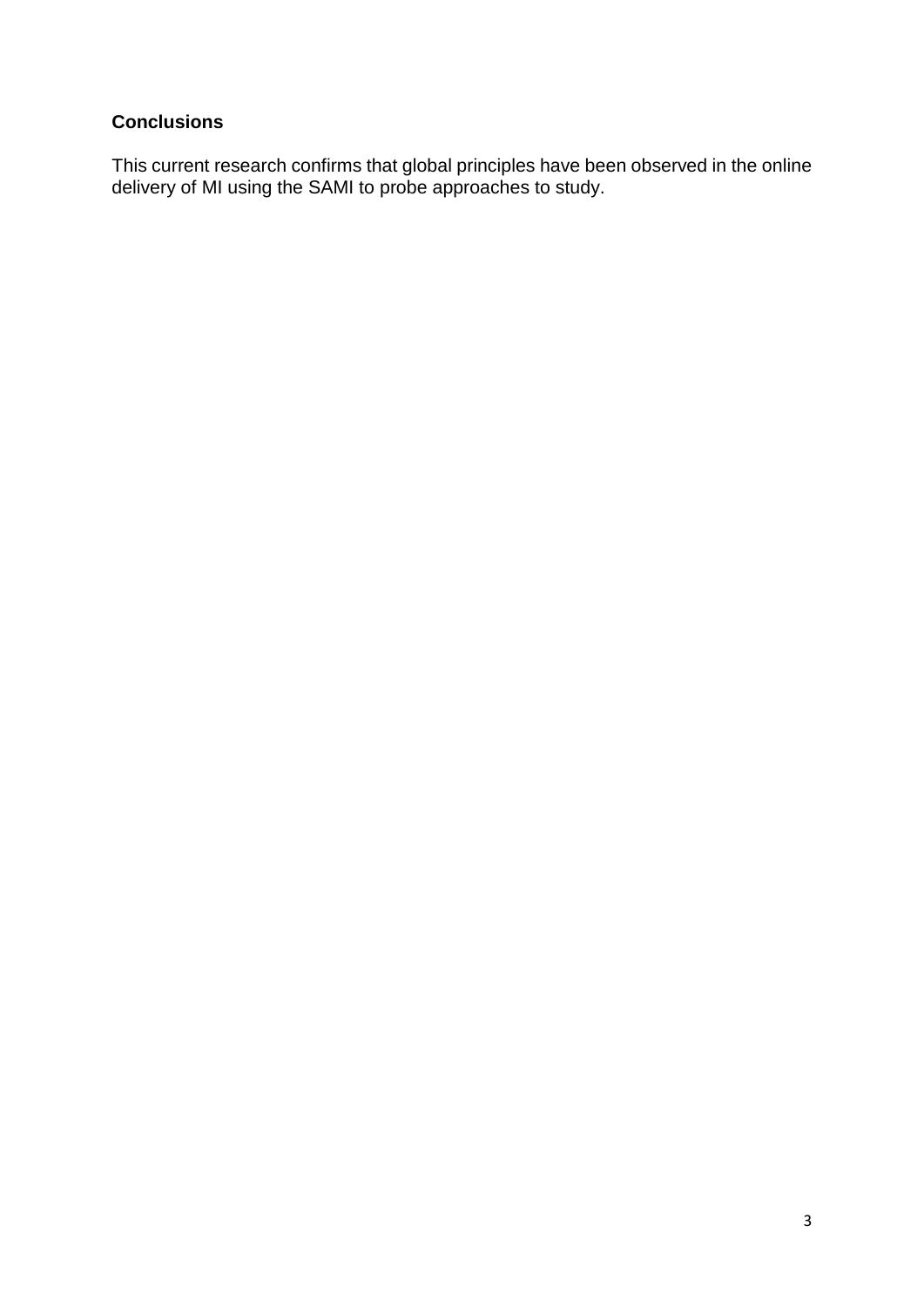## **Introduction**

The purpose of this paper is the evaluation of an instrument devised in the tradition of motivational interviewing (MI), was originally developed as a means of working with clients involved in alcohol and drug use (Miller and Rollnick, 2002). It has also been used in addressing a range of other behaviour changes such as smoking cessation (Emmons and Rollnick, 2001), diabetes (Treasure, 2004) and eating disorders (Treasure and Schmidt 2004). More recently MI has been implemented by healthcare nurses primarily as a method for health promotion practice (Brobeck *et al* 2011), with Thompson *et al* (2011) concluding MI is effective in changing behaviour in cardiovascular health. Also, in the education of healthcare professionals, MI has been applied to devise a self-administered instrument, called the SAMI (Self-Administered Motivational Instrument) that students can use to review and, where necessary or possible, make amendments to their approaches to higher education (HE) study (Duffy and Rimmer, 2008). The SAMI is considered to be cost effective and time-efficient in assisting students – whether new or returning after a gap – to study effectively, while maintaining a balance with other aspects of their lives.

The SAMI is the instrument evaluated in the research reported in this current paper. It is evaluated using MITI 3.1.1 – Motivational Interviewing Treatment Integrity – devised by, among others Miller, one of the founders of the MI approach (Moyers et al. 2010). The MITI is also intended to be cost effective and further 'a focussed tool for evaluating MI competence' (Wallace and Turner, 2009). That is, the MITI is designed to assess the extent to which an intervention or treatment matches the requirements of MI. The method of evaluation in the current paper draws on the individual ratings of three university teachers, two of whom are experienced in applying MITI 3.1.1. Once ratings were gathered, concern turned to ensuring that this 'multiple coding' process was consistently applied (Golafshani, 2003). Consequently, the three raters were brought together as a focus group to debate, test and negotiate final ratings and the evaluation. This approach is seen as one form of multiple checking available to a team to ensure overall trustworthiness (Vandall-Walker and Clark 2011; Golafshani, 2003; Morse et al., 2002; Ratcliff, 1995).

The theoretical basis of MI, the SAMI and MITI 3.1.1 are discussed in the next three sections of the paper where relevant literature is reviewed. The approach to assessment, that is the research method for the evaluation of the SAMI using MITI 3.1.1, is set out in the fourth section on Method. In sections following this, evaluation results are presented, discussed, limitations of the research noted and conclusions drawn.

## **Motivational interviewing**

MI is considered to be a behaviour-change strategy. Miller and Rollnick (2002, p. 25) define MI as 'a client-centred, directive method for enhancing intrinsic motivation to change by exploring and resolving ambivalence'. Ambivalence, sometimes referred to as dissonance, is viewed as: 'A discrepancy between the present state of affairs and how one wants it to be' (Miller and Rollnick, 2002, p. 38). This discrepancy may occur when there is an awareness of, and dissatisfaction with, current behaviour, alongside the recognition of perceived advantages of behaviour change.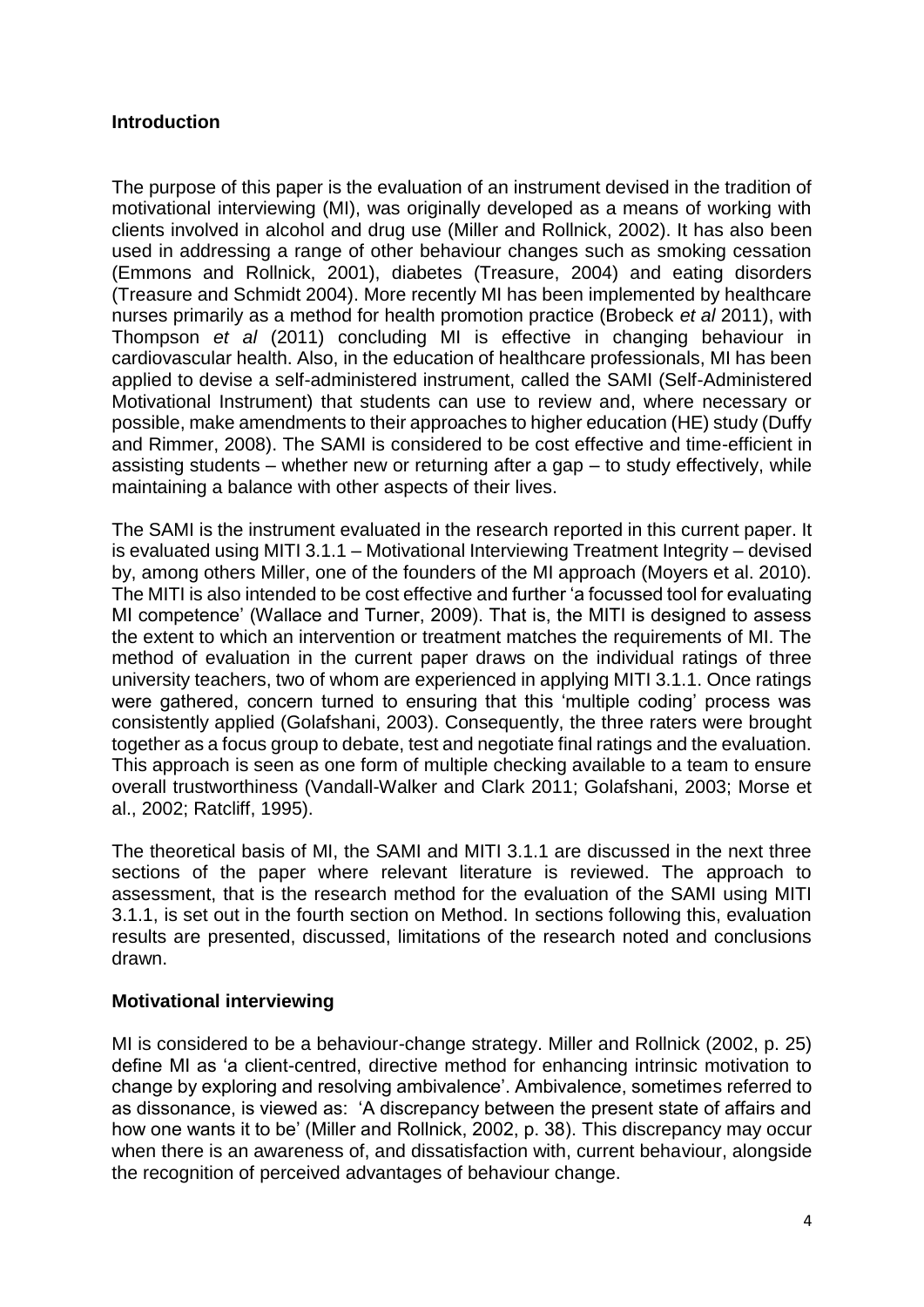MI is more focussed and goal directed than non-directive counselling (White and Miller, 2007). In order to quide the client towards change, quiding principles and specific strategies are used. These *guiding principles* contribute to the '*spirit*' of motivational interviewing which includes, developing discrepancy, rolling with the client's resistance and supporting client's self-efficacy (Miller and Rollnick, 2002, pp. 65-76).

The guiding principles provide the foundation or framework for the delivery of MI. *Evocation* refers to exploration of the client's ideas and values (Miller and Rollnick, 2009). *Collaboration* incorporates issues relating to client choice and control and shared agenda setting. Client's strengths are utilised through *autonomy* and the focus on the target behaviour is maintained through *direction* (Huxley and Copello, 2007; Miller and Rollnick, 2002). These are discussed below in more detail.

Open-ended questions, affirmations, the use of summaries and reflective listening are used with the aim of building client efficacy; developing discrepancy between current behaviour and values; recognizing readiness to change; and rolling with, rather than arguing against, resistance (Miller & Rollnick, 2002; Rollnick, Miller and Butler, 2008).

Typically the process of MI begins with exploration of the client's current situation. Bundy (2004) shares Miller and Rollnick's (2002) view that in addition to motivation a number of other factors influence behaviour change. These include personal beliefs about the behaviour, the value of the behaviour, the advantages and disadvantages of changing and perceived support from others. Throughout the process the aim of the practitioner is to resolve ambivalence, reflect change talk and support the client to formulate a change plan which reproduces the client's values and desired outcomes (Miller and Rollnick, 2002).

## **Design of the SAMI (Self-Administered Motivational Instrument)**

The SAMI was designed to support students to improve both their approaches to study and their attainment as measured by academic grade (Duffy and Rimmer, 2009). It was designed as a low cost brief self-help intervention to encourage students to review their current behaviours, consider options and formulate change plans in relation to study approaches (Duffy and Rimmer, 2008).

The self-review element of the SAMI draws on students' analytical skills and encourages reflection on previous experiences. Links to values are also supported through the use of person centred questions such as 'What concerns you about your current approach to study?', and collation of personally relevant information including "What do you think are the obstacles to these plans working out for you'?

Use of 'how' statements within the SAMI aid in defining issues (Chang and Kelly, 1993); these statements also support students' autonomy, choice and control ('How can you put this solution into action?'). Student responses may also highlight differences in relation to the student's stage of change (Prochaska and DiClemente, 1982).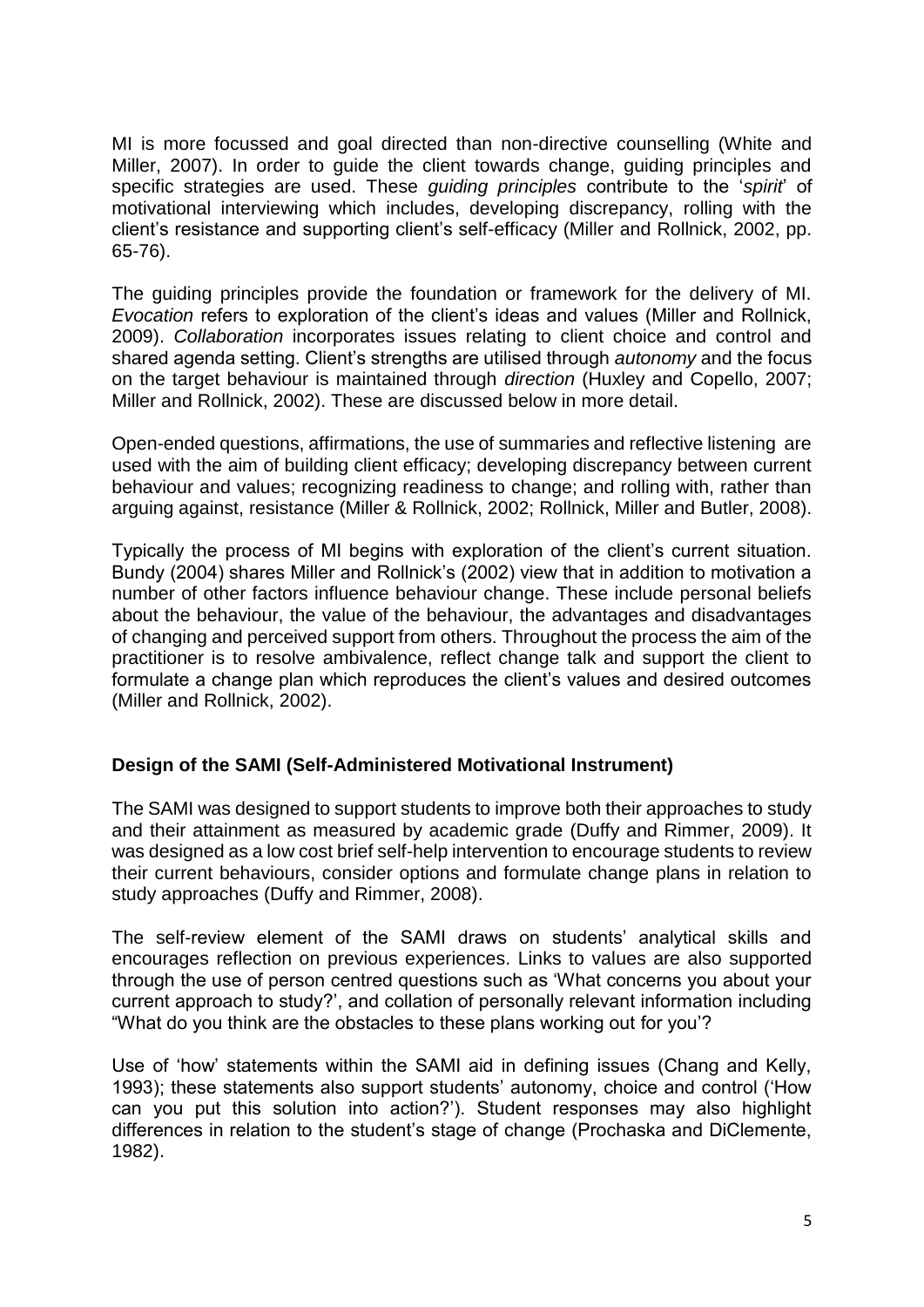When formulating change plans, individuals are encouraged to identify personally meaningful activities and engage in goal-directed behaviours (Oettingen and Gollwitzer, 2004; Poulin, Haase, and Heckhausen).

Individual judgements of ability to achieve goals are elicited as the SAMI encourages students to consider behaviour in relation to study and asks them to think about how they would like to change (McGonagle et al, 2008). It further draws on the decisional balance approach of McGowan (1992), as students are invited to consider some positive and negative aspects of their current approach to study.

## **MITI Overview and summary of other measures**

A number of measures have been developed to assess the integrity of motivational interviewing. Madson and Campbell (2006) and Wallace and Turner (2009) evaluated a range of MI integrity measures. The latter identified that 'The degree and quality of psychometric testing performed on them is variable' (Wallace and Turner, 2009, p. 113). While one measure, MISC (Motivational Interviewing Skills Code), performed better in this respect, it has not yet been shown to measure fidelity in the use of MI (Turner and Wallace, 2009).

While not assessing all of the components within the MISC, the MITI can be completed more quickly than the MISC and so provide structured feedback speedily and at lower cost with a view to improving clinical practice.

The MISC is designed to conduct 'detailed process research, investigating the critical elements and causal mechanisms within motivational interviewing' (Moyers et al, 2010, p. 2). In their view, the MITI aims to suggest ways in which practitioners can improve their MI skills. The MITI presents a reliable assessment of MI treatment integrity (Moyers, Martin, Manuel, Hendrickson, & Miller, 2005; Pierson et al., 2007).The MITI focuses only on the behaviour of the person conducting the interview whereas the MISC assesses both interviewer and interviewee behaviours. For the purposes of this current study it is interviewer behaviour that is being assessed. Within the structure of self-administered instruments, this means examining the integrity of the SAMI. To do this, the MITI was selected.

Moyers et al acknowledge that the MITI Code is an 'instrument-in-development'. It is designed to assess global scores and behaviour counts. The first component (global scores) 'are intended to capture an overall impression of how well the interviewer meets the intent of the scale' (Moyers et al 2010, p. 3). On the five scales of evocation, collaboration, autonomy/support, direction and empathy, assessors rate interviewer behaviour using five-point Likert scales, where 1 is low and 5 is high. From these ratings, a total Global Clinician Rating is calculated as the average score. An average of 3.5 over the five scales is recognised as 'beginning proficiency' in MI and an average score of 4 or higher is recognised as 'competency' in MI (Moyers et al, 2010, p. 27).

Assessment of behaviour counts may take place as a second stage assessment following review of the global scores. To do this, coders count instances of interviewer behaviour such as open questions or reflections, but are not expected to make any judgement about the quality of the interventions. As this study focuses only on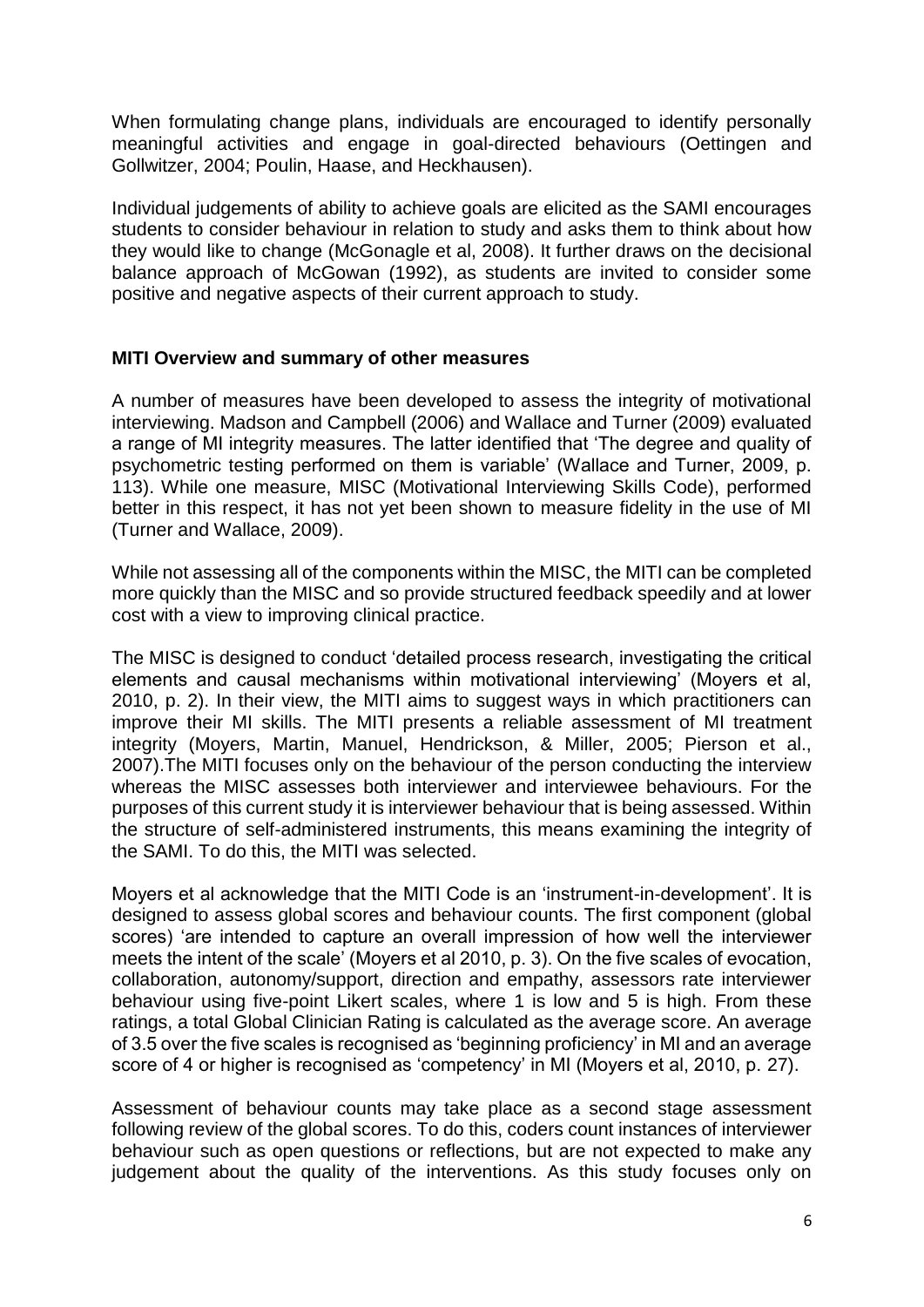identifying the extent to which the SAMI meets the Global Clinician Rating, behaviour counts were not collected.

## **Methods**

Thirty three students engaged in an online nursing programme in a university in the West of Scotland were invited to complete the SAMI. The University Ethics Committee approved the study and participants provided informed consent prior to the study. They were also assured of confidentiality and anonymity. Participants were British female nurses engaged in year 3 of an academic nursing degree programme. Average age was 37 with an age range of 25-53 years. The SAMI was distributed, completed and submitted electronically via the university virtual learning environment in week two of the programme. Consistent with MI, students had the option to complete the instrument in full, in part or not at all. Twenty five students submitted completed transcripts. Week two was selected for distribution to ensure students had experience of approaches to study in the current environment, allowing them to reflect on issues raised during completion of the instrument. Students completed the SAMI at a time convenient to them and returned the completed document within one week of receiving it. SAMI's were completed in approximately 30 minutes.

Six completed SAMI transcripts were selected for review. These six were representative of the demographic profile of respondents. The transcripts were reviewed by three university teachers and researchers, two of whom had experience applying MITI Global Scores to assess the counselling approaches of Masters-level students.

As the MITI is designed to assess interviewer behaviour and not that of the interviewee, the completed SAMI's provided insight to the overall process students engaged in while completing the SAMI. The team of three researchers did not review interviewee behaviour as this is not expected within the application of the MITI.

Initially, the three researchers individually rated the SAMI against the five MITI Global dimensions, using five-point Likert scales. This was followed by discussion, debate, testing and negotiation among the three operating as a focus group, during which agreed ratings for each scale were decided and confirmed. A rationale for rating each scale was identified based on statements contained within the SAMI (that is, the 'behaviour' of the interviewer) and how these matched against scale criteria noted by Moyers et al (2010). A total rating was calculated by adding the scores awarded for each of the five scales and dividing by five. This average score was then compared with the thresholds of Moyers et al (2010) to identify the extent to which the SAMI meets the MITI requirements. Further details of this are noted below.

## **Results**

This section contains a review of the MITI global categories and how they are implemented in the SAMI, based on the assessments of the focus group. First, Table 1 provides an overview of results for each global scale, as well as an average global rating score and a 'spirit' global rating score.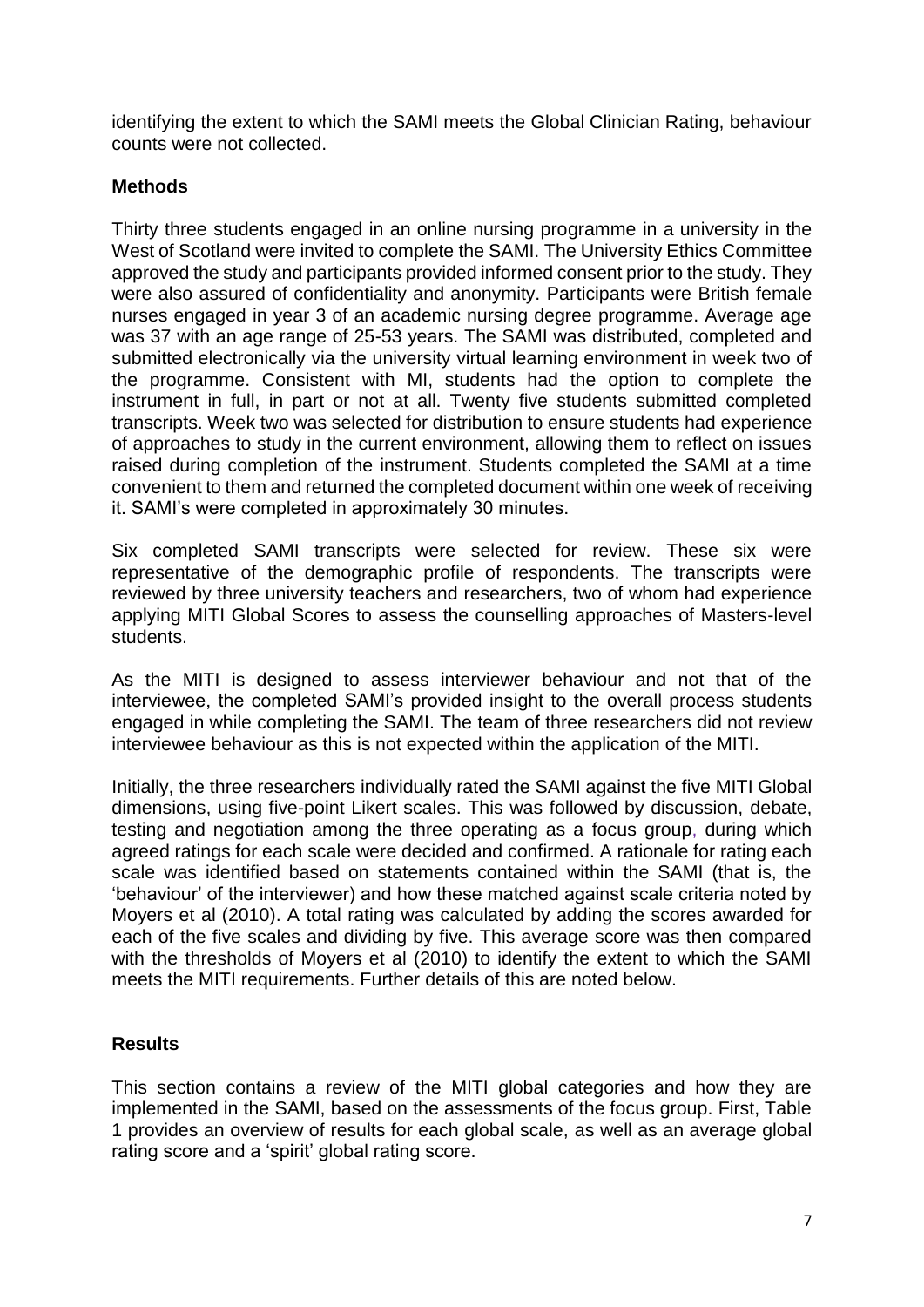Table 1 Overview of Global Rating Scores of SAMI about here

Next, more detail on focus-group decisions is set out under the following subheadings.

## **Evocation - Focus group rating: 5**

This scale measures the extent to which the SAMI incorporates the understanding that motivation for change and the ability to move in the direction of change are the responsibilities of the client. On this, the practitioner/SAMI role is to establish reasons for change and to explore ideas around the methods by which change will occur. In general, practitioners scoring highly on evocation are curious about the client's ideas, recognise the significance of eliciting the client's own language in relation to behaviour change and actively create opportunities for that to occur. The focus group awarded a score of 5, in line with their conclusion that these features are clearly addressed throughout the SAMI. This is demonstrated with examples:

## *SAMI statement for completion*

'If I continue to study in the way I do now, the drawbacks would be...'

*Student responses* 

'I don't always get things done, sometimes I do but it is a bit frantic. It would be nice to do things calmly'.

### *SAMI statement for completion*

'If I continue to study in the way I do now, the benefits would be…'

*Student response*

'Sometimes I get my work done in time but sometimes I don't, it's just the way I've always done it'.

These and other responses demonstrate that the SAMI seeks student reasons for change and statements like 'I will put this into action by…' provide opportunities to describe, in students' own words, how change could occur.

## **Collaboration** – **Focus group rating: 4**

This scale measures the extent to which the practitioner interacts with the client and in the current case how effectively this is done in the SAMI. Scoring high on collaboration involves encouraging a client (a student in the current case) to express her or his views and engage in problem solving, resulting in a more equal sharing of power and providing scope for client ideas to have considerable influence. The focus group awarded a score of 4, reporting that the SAMI addresses collaboration successfully because students can have substantial influence on the target behaviour.

Throughout the SAMI there is evidence of these features, as illustrated in the following examples.

*SAMI request*  'Try to list as many possible ways of resolving this problem'. *Student response*  'Plan study time in advance, go to the library, stop working nights, keep a diary'.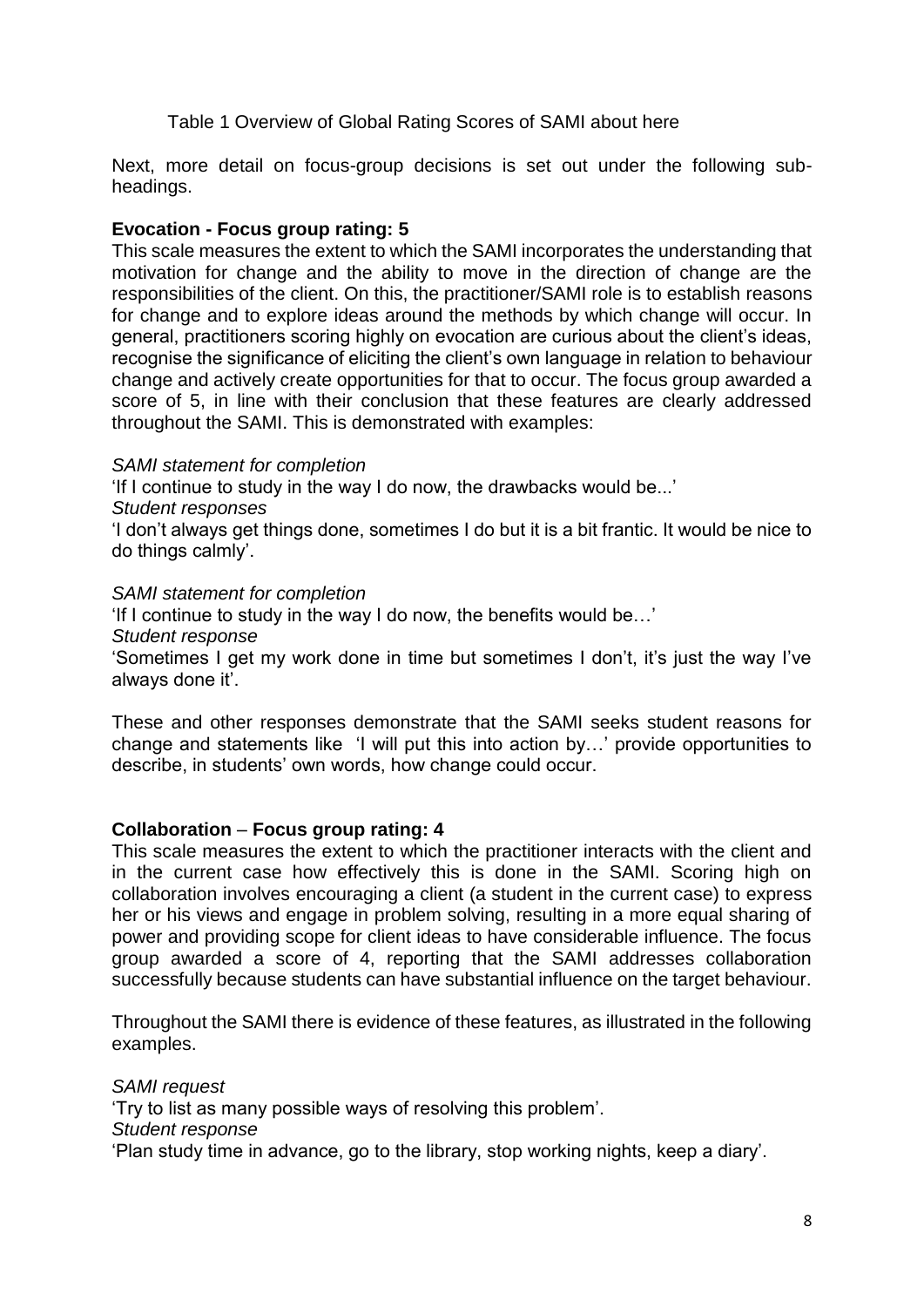## *SAMI question*

'If you have not been able to complete all or any of your plan when you review it, can you consider and list ways of altering, amending this in order that you are guaranteed some progress?'

#### *Student response*

'I need to ask for help/support from my family. If I ask my mum to look after Katy on a Tuesday afternoon I could go to the library then'.

These responses demonstrate that the student has offered flexible, self-generated solutions based on personally important concerns and ideas, these being essential elements of collaboration (Moyers et al, 2010).

### **Autonomy / Support** – **Focus group rating: 5**

This scale measures the extent to which the practitioner supports and actively facilitates client perception of choice as opposed to attempting to control the client's behaviour or choices. Practitioners scoring highly on autonomy/support ensure, either directly or implicitly, that choice and control are actively explored in the interaction. The client is assisted in recognising choices specific to the target behaviour. The practitioner may express optimism about the client's ability to change or they may acknowledge that the client can choose to change the target behaviour or not. The focus group awarded a score of 5 to the SAMI on this MITI dimension, noting that student choice and control is evident throughout the SAMI, as the instrument does not suggest or promote a view of how to study.

Within the SAMI a number of questions closely relate to this scale. The following examples demonstrate this.

#### *SAMI question*

'How can you put this solution into action in a realistic and achievable manner?' *Student response* 

'I'll spend 30 minutes each day after work writing in my reflective journal'.

#### *SAMI question*

'Having identified some potential obstacles, how can you remove/get around these obstacles?'

#### *Student response*

'I will ask the librarian to show me how to do a proper literature search.'

These responses demonstrate "*giving credence to personal ideas"* (Moyers et al, 2010, p.10) specific to the target behaviour and are indicative of the extent to which the SAMI was intended to promote autonomy and support in decision making.

#### **Direction** – **Focus group rating: 5**

This scale measures the extent to which practitioners maintain appropriate focus on specific target behaviour or concerns directly relating to it. Practitioners scoring highly on direction ensure that they influence the interaction, not with an intentionally domineering style but by selectively reinforcing client feedback toward the possibility of concern or change with regard to the target behaviour. This involves the recognition of any opportunities to direct the client and to refocus the session should it drift too far from discussion around the target behaviour. Agenda setting includes the target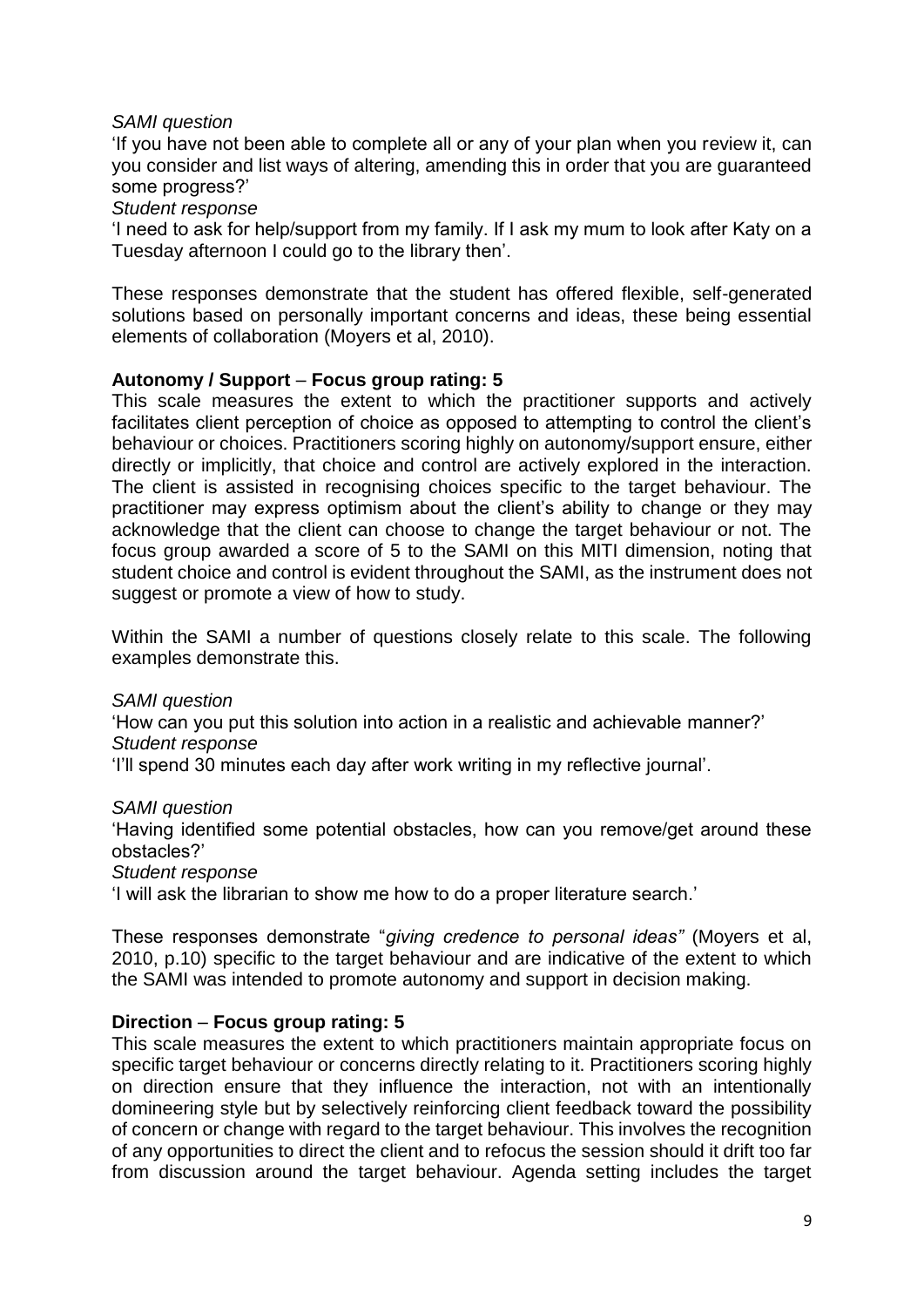behaviour and there should be a focus of possible change rather than the contribution of problem development. The focus group awarded a score of 5 to the SAMI.

The SAMI has a clear focus on target behaviour throughout. The following examples illustrate this:

## *SAMI question*

'When would be a good time to review this plan… within a few hours, days, weeks or months?'

### *Student response*

'I will review this in 2 weeks time because I plan to start a draft of the first essay by then'.

## *SAMI question*

'On a score from 1-9 how well do you think you are doing with your study?' *Student response*  'I would score myself 3. I'd like to be a 6. If I was a 6 I'd feel less overwhelmed'.

These examples clearly encourage the student to remain focused on the target behaviour. The structure and logical flow of the SAMI supports this and does not deviate from the target behaviour.

## **Empathy** – **Focus group rating: 3**

This scale measures the extent to which understanding of the client's perspective is demonstrated. Practitioners scoring highly have a clear understanding of not just what the client has stated but also what the client means, even though it has not yet been said. This scale was rated 3 by the focus group, indicating the least linkage between the SAMI and MI. The score suggests that there is limited understanding on behalf of the practitioner (that is, the SAMI). Members of the focus group suggested that the SAMI has limitations in relation to the dynamic process of understanding, as there is no provision for the client and practitioner to check that understanding is accurate. Nevertheless, there are aspects of attempting to demonstrate understanding. For example:

*SAMI question*  'In what ways are these aspects beneficial to you?' *Student response*  'When I avoid studying I tend to spend time cleaning. Having a clean house is important to me'.

*SAMI statement*  'The reasons I have for changing my approach to study are...' *Student response*  'I'm not sure'.

The first example provides an understanding of the client's values. The second example suggests that the student is unable to generate a reason for changing approach to study. The SAMI provides no mechanism for exploring or differentiating between competing reasons. If the practitioner was present this question could be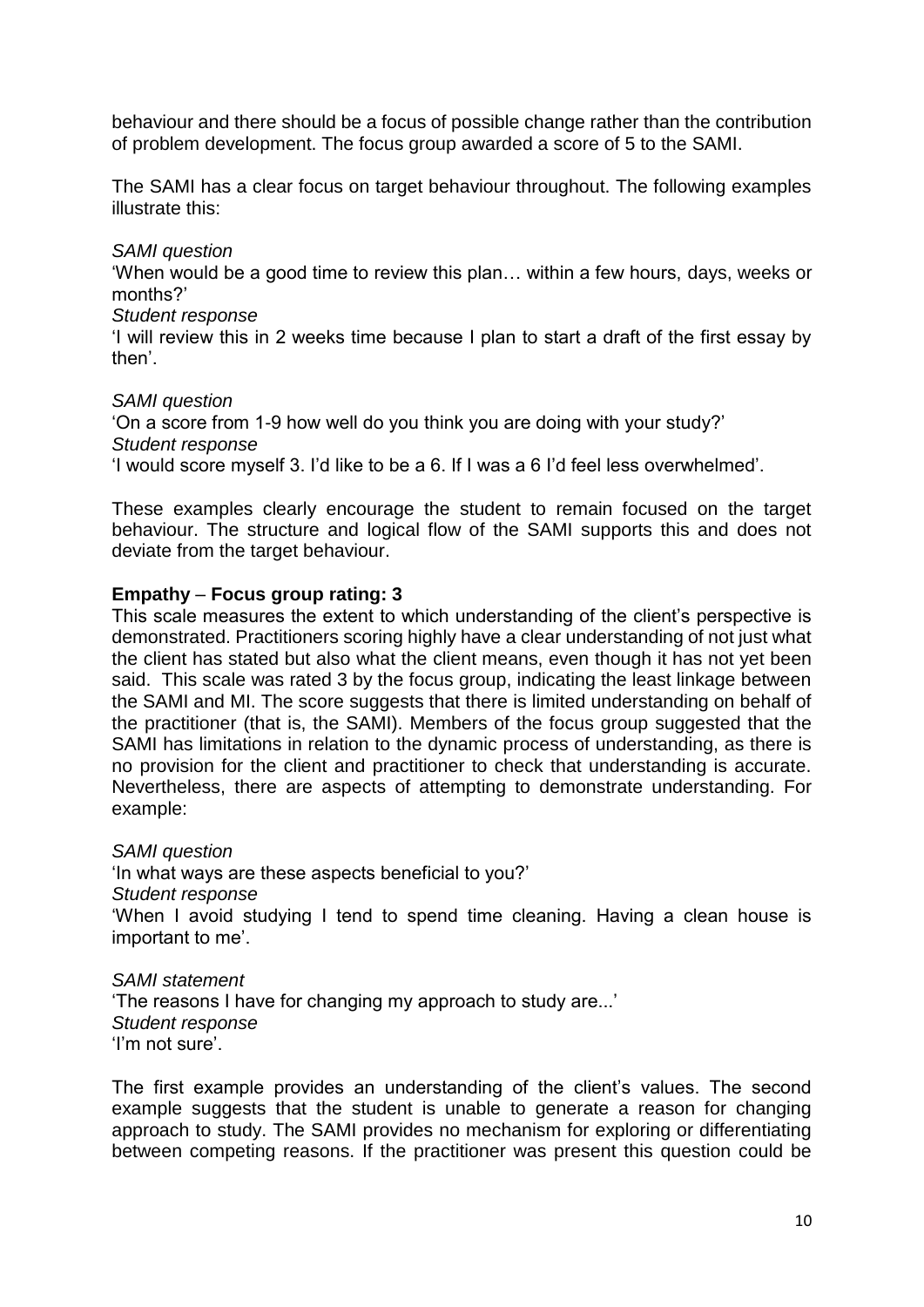reworded and further exploration around the target behaviour might reveal what was preventing the student from responding to the question.

## **Discussion**

The SAMI serves the role of the practitioner in that independent completion of the online workbook is encouraged throughout its content and students are invited to explore the reasons for and against change, consider the options available and potentially move towards making plans for change.

Making plans for change involves a student expressing the problem using her or his own terms of reference. This is intended to increase student ownership and control of the process. Using one's own language is also vital in understanding the meaning and significance of the statements used to describe concerns about action or inaction (MINT, 2008). Within the global scale of evocation the maximum score of 5 was awarded by the focus group because there are numerous questions in the SAMI which provide students with the opportunity to define in their own words the specific study problem they face.

Change talk is seen as being a reliable indicator of the level of student internal motivation to change (MINT, 2008). It is the opposite of resistance to change. Eliciting change talk draws the client's attention to his or her internal resources for change and focuses attention on the positive aspect of changing particular behaviour (Miller and Rose, 2009). Students completing the SAMI are encouraged to talk themselves into change while clearly stating the reasons they have for making such change. This process causes students to consider their internal resources and engage in problem solving based on self generated solutions. The focus group awarded a score of 4 for collaboration because this process is influenced by the student rather than the student being directed what to do.

In the early section of the SAMI ambivalence or cognitive dissonance is explored. This is considered an important aspect in the process of change. Students are asked to rate themselves in relation to how well they are doing with their studies and how well they could do if they tried their best. A difference between these scores highlights ambivalence and may increase a student's awareness that there is a need to change approach to study.

A Socratic style of questioning is evident throughout the workbook encouraging the student to give more information when answering questions. This style of open-ended questioning encourages students to investigate and explore their internal thoughts and feelings, while the interviewer (that is, the SAMI) adopts the 'equipoise' approach. Miller (2012) suggests that the use of decisional-balance tools can assist in maintaining 'equipoise', supporting conscious, balanced consideration of both pros and cons. This consideration is supported in the middle section of the SAMI, where students are asked to consider benefits and costs of change.

There are clear benefits to the absence of a practitioner given the practitioner traps which may occur during a brief intervention or motivational session. Previous research highlights the role these traps may have in increasing clients' resistance with the result that the client moves away from change rather than towards it. These traps may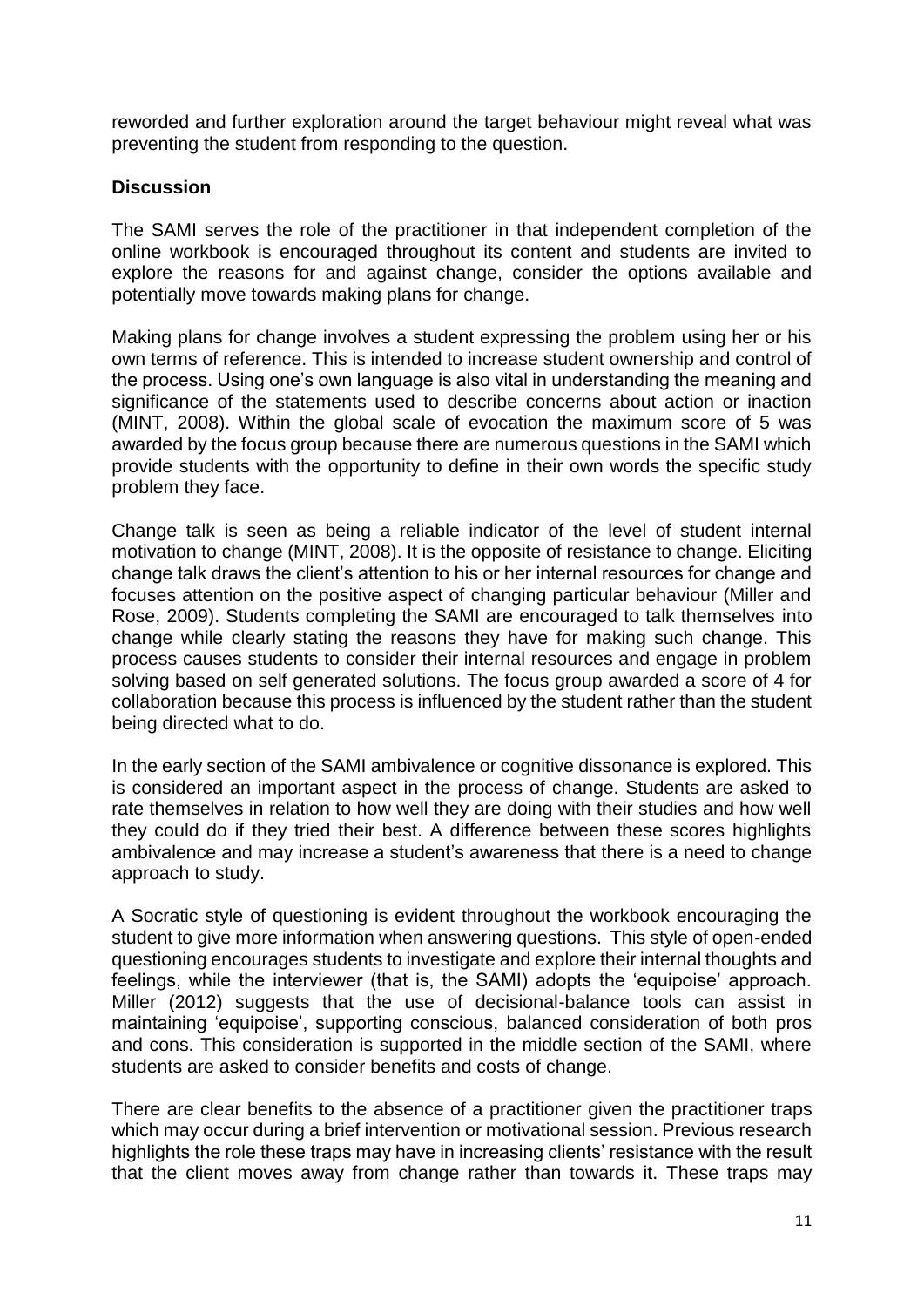include the confrontation-denial trap, the expert trap and the question-answer trap (Manuel and Moyers, 2007). The SAMI provides a high level of consistency of approach which has been identified as difficult to achieve in practitioners who have undergone MI training and supervision (Young, 2010, p 219).

When completing the SAMI there is a risk that the individual may experience difficulties in responding (i.e. being over critical and perhaps, for example, think 'I'm really stupid'). In developing the SAMI, consideration should be given to how such difficulties can be minimised.

Another risk in using the SAMI may be that dimensions of importance and confidence may not be fully explored. These dimensions allow the practitioner to guide the client to review previous attempts at change (Rollnick, Mason and Butler, 1999). While the SAMI clearly incorporates open-ended questions, reflection and the use of summaries, the emphasis on affirmations and strengths within the document could be enhanced. Affirmations build self efficacy, and reinforce the effort the client is making (McCarley, 2009). Future revisions of the SAMI should also focus on this important aspect of encouraging and supporting behaviour change.

The focus group agreed that the SAMI supports autonomy throughout, respecting students' freedom of choice and the implications of any choices made. Evidence for the score of 5 awarded by the group was gleaned through noting broad variation in student responses. Conversely, autonomy may not be consistently supported by practitioners, whose behaviour may compromise clients' autonomy (Vansteenkiste**,**  Williams and Resnicow**,** 2012).

One of the MITI global elements in which the SAMI scores relatively low is that of empathy. Rogers (1995) considers empathy as a '*process*' which involves entering the perceptual world of the other person. Measuring empathy in the SAMI with the MITI proved challenging for two reasons. First, accurate understanding of empathy relies on the student completing the SAMI being detailed in their written responses. The focus group observed that some students at times provided only brief responses or did not provide responses to all questions. While this is quite acceptable within the 'equipoise' approach, it is likely that in a face-to-face interview the interviewer may probe the student further to elicit a response. The second reason is the absence of any feedback mechanism within the SAMI to clarify understanding of what is being portrayed by the student. Consequently this may prevent exploration of deeper meaning therefore hindering appreciation of students' world views and values.

The evaluation process revealed that at least one global score was relevant to each section of the SAMI. For example, in an early section of the SAMI there is the following open question: 'In what way does this bother you, if at all' supporting direction and empathy, while in a later section students are encouraged to generate ideas and set goals, supporting high scores in relation to evocation, autonomy and direction. This overlap of the subscales is common given that "*they may both influence and relate to one another" (Moyers et al, 2010, p.4).* 

## **Limitations of study**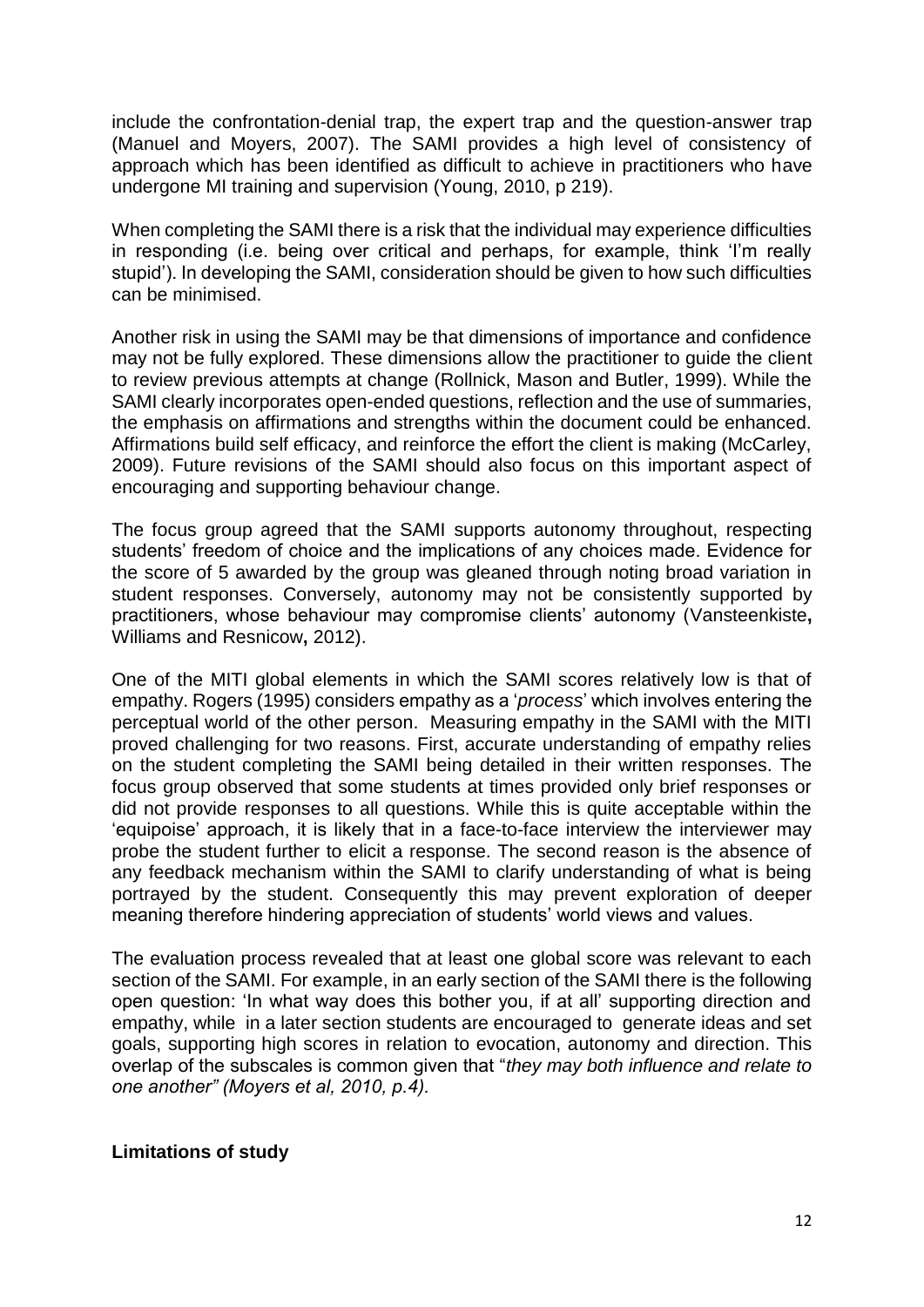Moyers et al acknowledge that the MITI 3.11 is still in development and at this point results relating to reliability and validity (of this latest version) are pending. Consequently, the findings of this study must be considered within this context. While the MITI was assessed as appropriate for use within this current study, future research focusing on the integrity of the SAMI might explore the use of other fidelity instruments.

Typically the MITI would be applied by a number of independent coders whereas in this study coders initially rated the SAMI individually before discussing and agreeing on the final ratings with other members of the focus group.

Behavior counts were not coded for the SAMI within this study. This next stage of assessing the integrity of the SAMI will be explored now that positive preliminary results have been obtained for global scale ratings.

## **Conclusion**

This is a first attempt at evaluating the integrity of a Self Administered Motivational Instrument (SAMI). While there is evidence that the SAMI is a useful instrument in assisting students to improve their approaches to study and their academic attainment, the current research provides initial confirmation that the SAMI has been designed in the 'spirit' of motivational interviewing and rates well on four of five global scores as measured by the MITI. A focus in future could be to improve the aspect of the SAMI scoring poorly – 'empathy' – and reviewing and assessing behavior counts as a further measure of fidelity of the SAMI to MI.

## **References**

Brobeck, E, Bergh, H, Odencrants, S, Hildingh, C (2011) Primary healthcare nurses' experiences with motivational interviewing in health promotion practice. Journal of Clinical Nursing Vol. 20 3322-3330.

Bundy, C. (2004) Changing Behaviour: Using Motivational Interviewing Techniques. *Journal of the Royal Society of Medicine*. Vol. 97(Suppl 44), 43-47.

Chang, R.Y. and Kelly, P.K. (1993) Step-by step problem solving. California. Richard Chang Associates.

Duffy, T, Rimmer R (2008) Improving Students' Motivation to Study. Reflect Press Ltd. Devon, UK.

Duffy, T, Rimmer R (2009) A review of the positive impact of a Self Administered Motivational Instrument (*SAMI*) on Deep and Strategic approaches to study and on academic attainment. Reflecting Education Vol 5, No. 2, May 2009, 104-115.

Emmons, K. and Rollnick, S. (2001) Motivational interviewing in health care settings: opportunities and limitations. American Journal of Preventive Medicine. Vol. 20(1), 68- 74.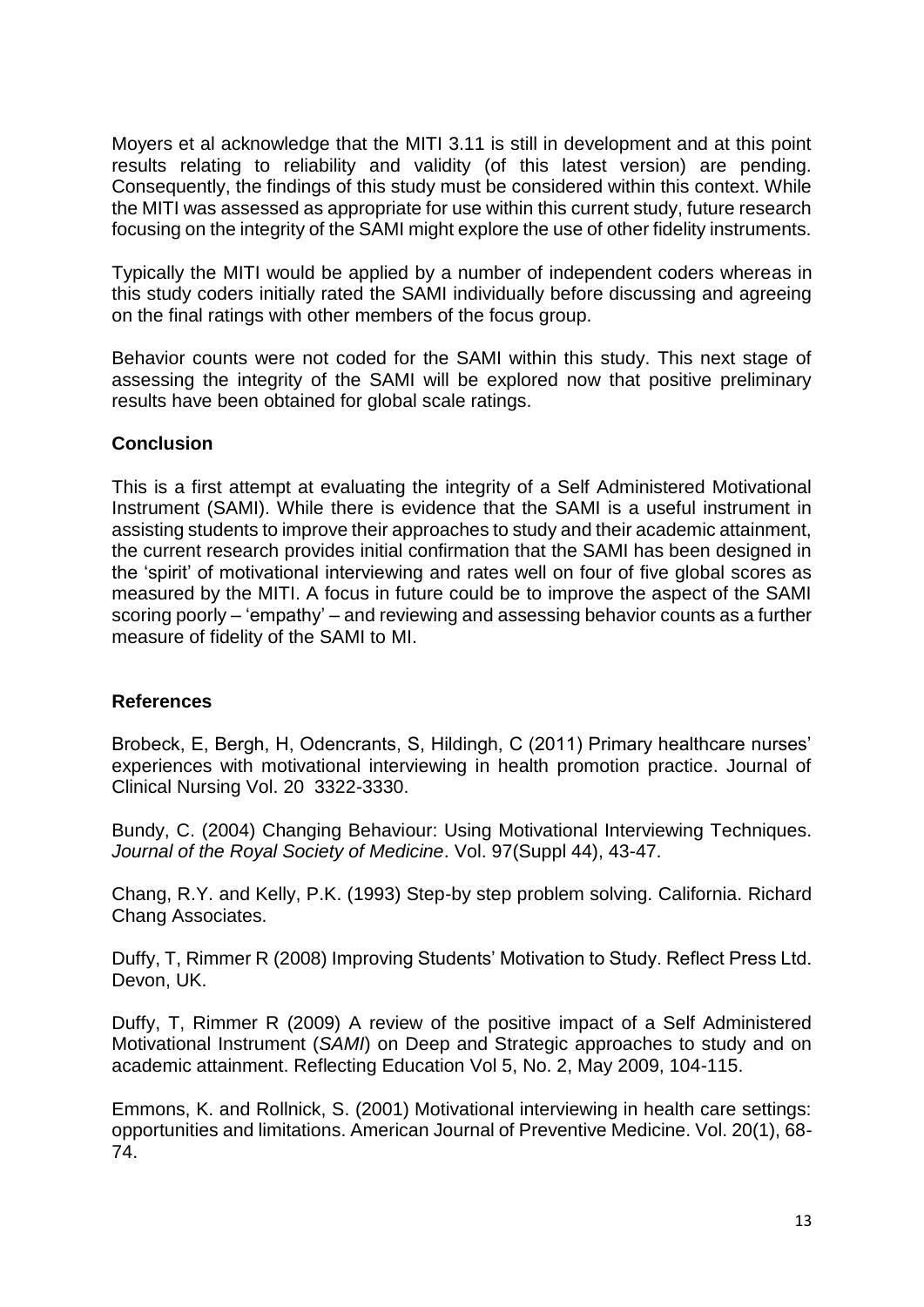Golafshani, N. (2003) Understanding reliability and validity in qualitative research. *The Qualitative Report,* 8 (4), pp.597-607. Available online: http://www.nova.edu/ssss/QR/QR8-4/golafshani.pdf (Accessed 25 June 2010).

Huxley, A. and Copello, A. (2007) An overview of psychological interventions for addictive behaviours. In: Day, E. (ed.) Clinical topics in addiction. London, Royal College of Psychiatrists

Manuel, J.K. and Moyers, T.B (2007) Introduction to Motivational Interviewing Training Manual: Developed for the TEAM Project. USA.

Madson, M.B. and Campbell, T.C. Measures of fidelity in motivational enhancement: A systematic review. Journal of Substance Abuse Treatment 31 (2006), 67– 73.

McGonagle, I., Baguley, I., Owen, S. and Lewis, S. (2008) In Stickley, T and Basset, T. Learning about mental health practice. Wiley and Sons. England.

McGowan, A.L., Evaluation of motivational interviewing in the treatment of alcohol related problems. M.Phil Thesis, Paisley College of Technology, 1992.

Miller, W (2012) Equipoise and Equanimity in Motivational Interviewing. MITRIP Vol 1, No 1

Miller, W. and Rollnick, S. (2002) Motivational interviewing: preparing people for change, 2<sup>nd</sup> ed. New York: Guilford Press.

Miller W.R. & Rollnick S. (2009) Ten things that motivational interviewing is not. *Behavioural and Cognitive Psychotherapy* 37, 129–140.

Miller W.R. & Rose G.S. (2009) Toward a theory of motivational interviewing. The American Psychologist 64, 527–537.

Morse, J. Barratt, M. Mayan, M. Olsen, K. and Spiers, J. (2002) Verification Strategies for Establishing Reliability and Validity in Qualitative Research. *International Journal of Qualitative Methods*, 1 (2), pp.13-22.

Moyers TB, Martin T, Manuel JK, Hendrickson SML, Miller WR. (2005) Assessing competence in the use of motivational interviewing. *Journal of Substance Abuse Treatment.;*28:19–26.

Moyers, T.B., Martin, T., Manuel, J.K., Miller, W.R & Ernst, D. Revised Global Scales: Motivational Interviewing Treatment Integrity 3.1.1 (MITI 3.1.1). University of New Mexico. Center on Alcoholism, Substance Abuse and Addictions (CASAA). Revised January 2010.

Motivational Interviewing Network of Trainers (MINT) (2008) Motivational Interviewing training for new trainers [Online]. Available at: http://www.motivationalinterviewing.org/ (accessed 28 June 2011).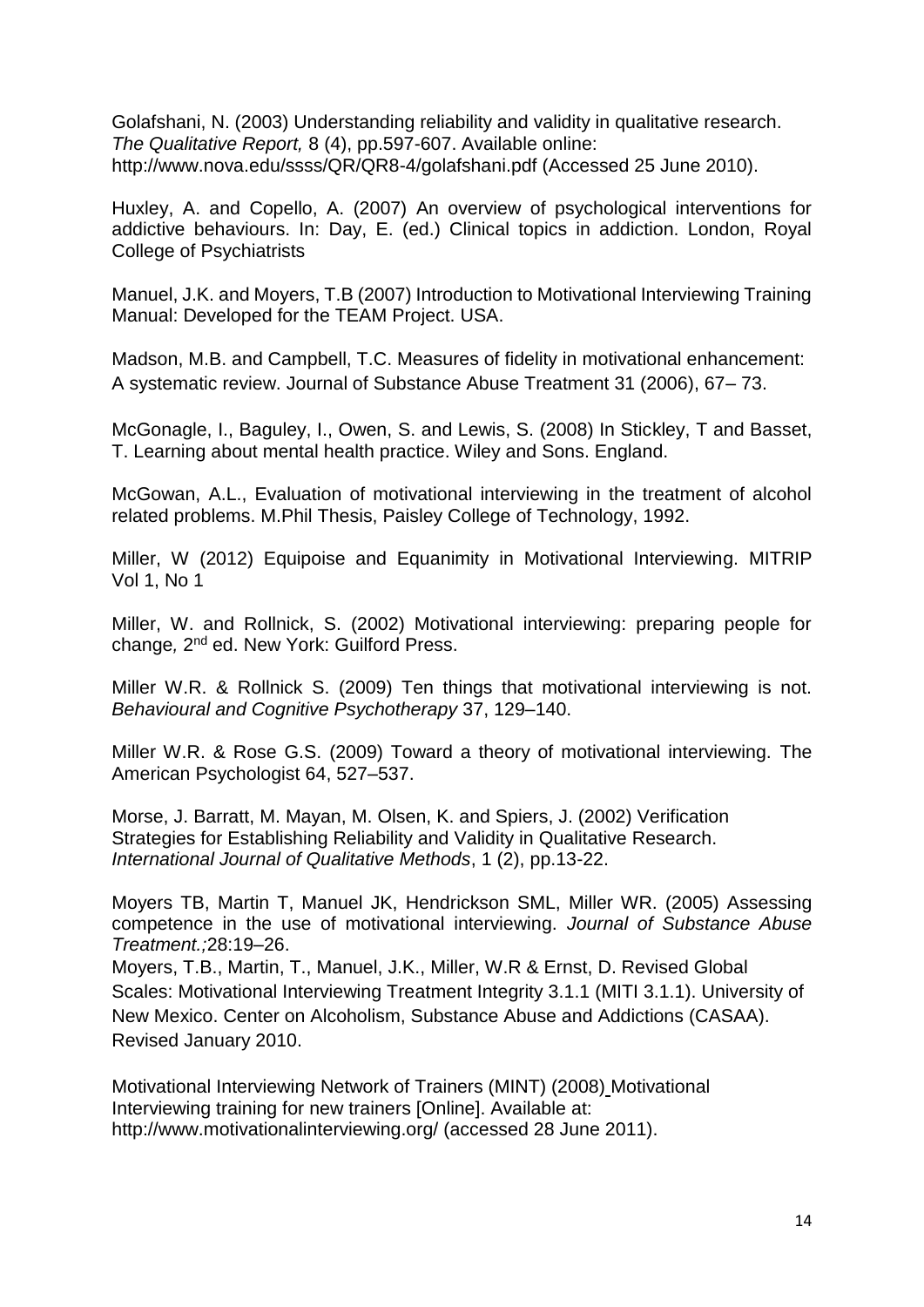Oettingen, G., and Gollwitzer, P. M. (2004). Goal setting and goal striving. In M. B. Brewer &M. Hewstone (Eds.), Emotion and motivation (165–183). Malden, MA: Blackwell Publishing.

Pierson, H. M., Hayes, S. C., Gifford, E. V., Roget, N., Padilla, M., Bissett, R., et al. (2007). An examination of the Motivational Interviewing Treatment Integrity code. Journal of Substance Abuse Treatment, 32, 11-17.

Poulin, M., Haase, C., & Heckhausen, J. (2005). Engagement and disengagement across the life span: An analysis of two-process models of developmental regulation. In W.Greve, K. Rothermund, & D. Wentura (Eds.), The adaptive self: Personal continuity and intentional self-development (117-135). New York: Hogrefe.

Prochaska J.O., Di Clemente, C.c (1982) Transtheoretical theory: towards a more integrated model of change. Psychotherapy: theory, research and practice, 19, 276- 288.

Rash E (2008) Simulating Health Promotion in an Online Environment Journal of Nursing Education Vol 47 no 11, 515-517.

Ratcliff, D. (1995) Validity and Reliability in Qualitative Research. Available online: http://qualitativeresearch.ratcliffs.net/Validity.pdf (Accessed: 25 June 2010).

Rogers, C. (1995) A Way of Being. Boston: Houghton Miffin Company

Rollnick S, Mason P, Butler C. (1999) Health behavior change: a guide for practitioners. Churchill Livingstone.

Rollnick S., Miller W., and Butler C. (2008) *Motivational Interviewing in Health Care: Helping Patients Change Behavior*. [Online]. The Guildford Press: New York. Available:http://www.netlibrary.com/urlapi.asp?action=summary&v=1&bookid=21744 7 [5 May, 2011].

Thompson, D.R., Chair, S.Y., Chan, S.W., Astin, F, Davidson, P., Ski, C (2011) Motivational interviewing: a useful approach to improving cardiovascular health? Journal of Clinical Nursing Vol 20, 1236-1244.

Treasure, J. (2004) Motivational Interviewing Advances in Psychiatric Treatment. Vol. 10, 331-337.

Treasure J. & Schmidt U. (2004) Anorexia nervosa. Clinical Evidence 12, 1192–1203.

Turner, F., Wallace, L. (2009). Is motivational interviewing skills code (MISC) Validated for use? A systematic review of psychometric evidence. Unpublished doctoral dissertation, Queen Margret University, Edinburgh, UK.

Vandall-Walker, V., Clark, A. (2011) It starts with access! A grounded theory of family members working to get through critical illness, Journal of Family Nursing, 17:1, 148- 181